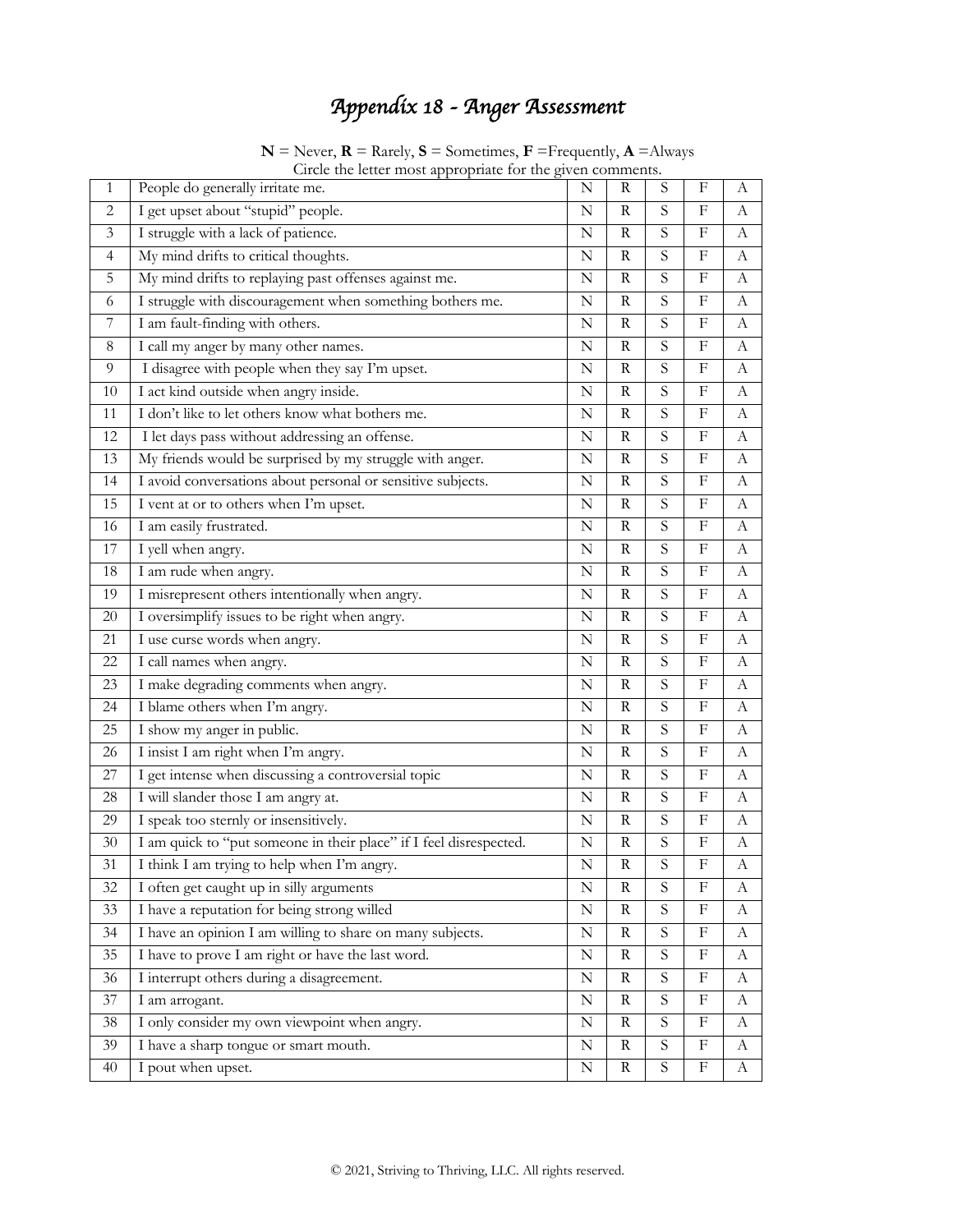| 41     | I will give the "silent treatment" when angry.                    | N           | R              | S              | F                         | А                |
|--------|-------------------------------------------------------------------|-------------|----------------|----------------|---------------------------|------------------|
| 42     | When displeased I "shut down.                                     | N           | $\mathbf R$    | S              | F                         | А                |
| 43     | I intentionally avoid someone during a conflict.                  | N           | $\mathbb{R}$   | S              | F                         | А                |
| 44     | In a disagreement I stop listening.                               | N           | $\rm R$        | S              | $\boldsymbol{\mathrm{F}}$ | $\boldsymbol{A}$ |
| 45     | I often want to quit or say "I'm done" in a relationship.         | N           | $\mathbb{R}$   | $\mathbf S$    | F                         | A                |
| 46     | I am an independent person.                                       | N           | $\mathbb{R}$   | $\mathbf S$    | F                         | А                |
| 47     | I keep other people at arm's length.                              | N           | $\rm R$        | S              | $\boldsymbol{\mathrm{F}}$ | A                |
| 48     | I talk in generalities when upset about something.                | N           | R              | S              | F                         | А                |
| 49     | I manipulate others to do what I want.                            | N           | $\overline{R}$ | $\overline{S}$ | ${\bf F}$                 | $\mathbf{A}$     |
| 50     | I force others to end friendships to prove loyalty.               | N           | $\mathbb{R}$   | $\mathbf S$    | F                         | А                |
| 51     | I force others to break ties with family (parents or children).   | N           | R              | $\mathbf S$    | F                         | A                |
| 52     | I make decisions for my spouse.                                   | $\mathbf N$ | $\mathbb{R}$   | S              | F                         | A                |
| 53     | I will punish others by restricting access to money.              | N           | R              | $\mathbf S$    | F                         | А                |
| 54     | I pressure others to give up things important to them.            | N           | $\rm R$        | S              | $\boldsymbol{\mathrm{F}}$ | A                |
| 55     | I refuse to take a break or give space in an argument             | N           | $\mathbb{R}$   | S              | F                         | А                |
| 56     | I refuse to admit to things I've done.                            | N           | $\rm R$        | S              | $\boldsymbol{\mathrm{F}}$ | A                |
| 57     | I don't like hearing opposing points of view.                     | N           | R              | $\mathbf S$    | F                         | A                |
| 58     | I think things must always be "fair."                             | N           | $\mathbb{R}$   | $\mathbf S$    | F                         | А                |
| 59     | I will degrade someone I care about in public.                    | N           | ${\bf R}$      | $\overline{S}$ | $\boldsymbol{\mathrm{F}}$ | $\mathbf{A}$     |
| 60     | I ignore or dismiss things that are important to others.          | Ν           | R              | S              | F                         | А                |
| 61     | Sarcasm is a characteristic trait of my humor.                    | N           | $\rm R$        | $\overline{S}$ | $\boldsymbol{\mathrm{F}}$ | A                |
| 62     | I procrastinate about things I don't want to do.                  | N           | $\mathbb{R}$   | $\mathbf S$    | F                         | А                |
| 63     | I am deliberately evasive about my emotions.                      | N           | $\mathbb{R}$   | $\mathbf S$    | $\boldsymbol{\mathrm{F}}$ | A                |
| 64     | I stare away during a conversation I don't want to have.          | N           | $\mathbb{R}$   | S              | $\boldsymbol{\mathrm{F}}$ | А                |
| 65     | I criticize people behind their back but not to their face.       | N           | R              | $\mathbf S$    | F                         | А                |
| 66     | I refuse to help someone I'm upset with to get under their skin.  | $\mathbf N$ | $\mathbb{R}$   | S              | F                         | А                |
| 67     | I do indirect things to make my displeasure known or release it.  | N           | $\mathbb{R}$   | $\mathbf S$    | F                         | А                |
| 68     | I use body language to communicate my displeasure.                | $\mathbf N$ | $\rm R$        | S              | $\boldsymbol{\mathrm{F}}$ | $\boldsymbol{A}$ |
| 69     | I have broken or thrown things in an argument.                    | N           | R              | S              | F                         | A                |
| $70\,$ | I use physical posturing to intimidate another person.            | N           | $\mathbf R$    | ${\mathcal S}$ | $\boldsymbol{\mathrm{F}}$ | А                |
| 71     | I restrict others from leaving a room when I'm upset.             | $\mathbf N$ | $\rm R$        | $\overline{S}$ | ${\bf F}$                 | $\mathbf{A}$     |
| 72     | I have hit, slapped, or squeezed during an argument.              | Ν           | R              | $\mathbf S$    | F                         | А                |
| 73     | I have mentioned or held a weapon during an argument.             | N           | $\rm R$        | $\overline{S}$ | $\boldsymbol{\mathrm{F}}$ | А                |
| 74     | I have made verbal allusions to physical harm during an argument. | N           | R              | S              | F                         | А                |
| 75     | I have threatened to harm myself during an argument.              | N           | R              | S              | F                         | A                |
| 76     | I have harmed myself to win/end an argument.                      | ${\bf N}$   | $\mathbf R$    | S              | ${\bf F}$                 | A                |
| 77     | I have driven recklessly during an argument.                      | N           | $\mathbf R$    | S              | $\boldsymbol{\mathrm{F}}$ | А                |

**Key to Survey Scoring:** Give yourself one point for an "S" response, two points for an "F" response, and three points for an "A" response. If your total score matches the total number of questions, that is an area of concern. If your total score more than doubles the total number of questions, it should be considered a lifedominating struggle. The N-R-S-F-A scale focuses primarily upon frequency, so beneath the description of each anger struggle, there will also be an "intensity evaluation." An infrequent but intense struggle with anger can be just as disruptive and problematic as a frequent, less intense struggle. If your total score exceeds or doubles the total number of questions, it is a significant concern.

#### • **Questions 1-7: (Total: \_\_\_\_\_ in 7 questions)**

This set of questions describes anger that expresses itself through grumbling. This low-grade, pervasive focus upon dissatisfaction creates a negative lens by which we begin to interpret all of life.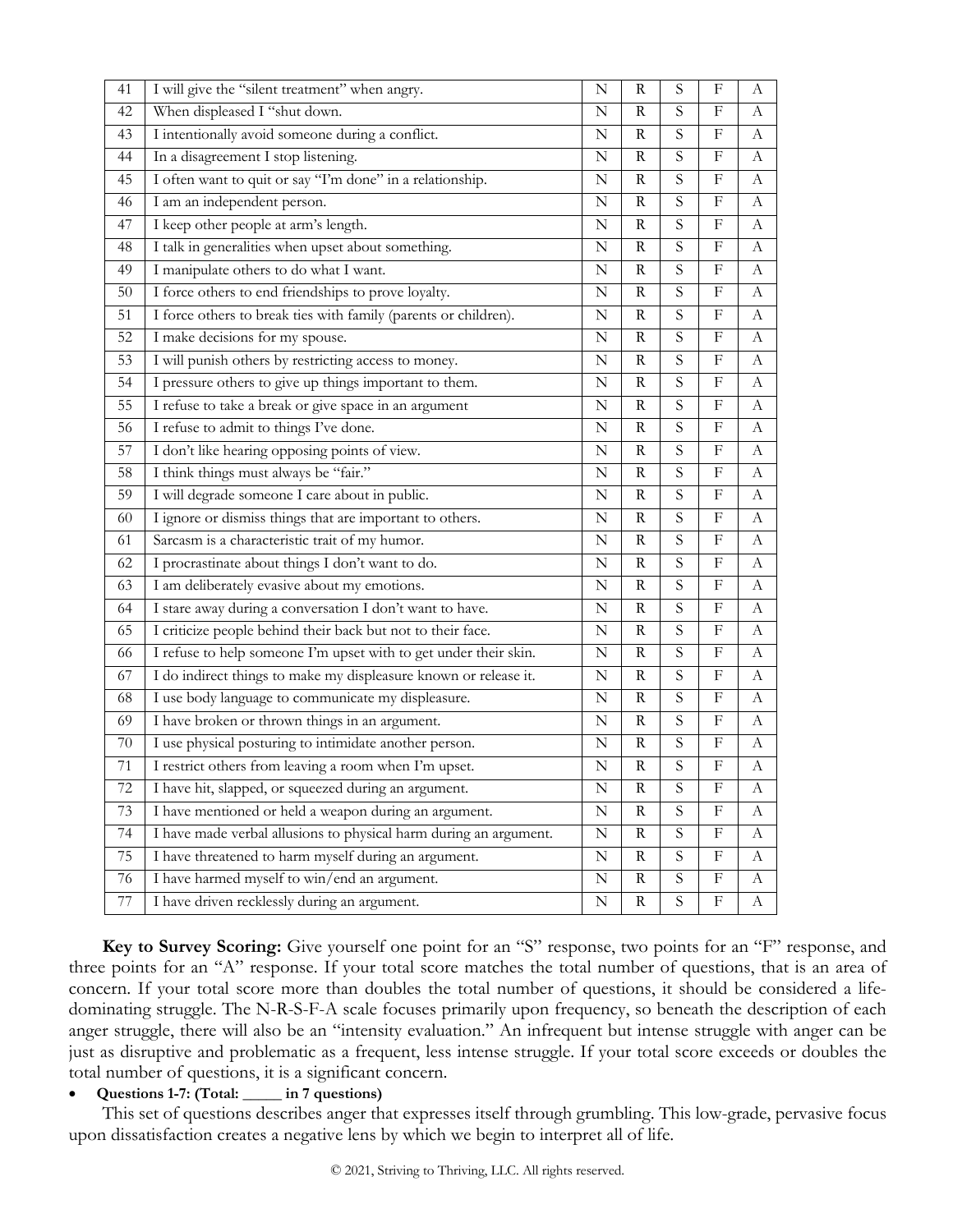Intensity Evaluation: Does your grumbling negatively affect the mood of your friends, family, or co-workers? Has your grumbling resulted in prolonged struggles with depression? Have you lost friendships because of being a "negative person"? Do you have a hard time enjoying good situations because of an expectation of negative outcomes?

## • **Questions 8-14: (Total: \_\_\_\_\_ in 7 questions)**

This set of questions describes anger that conceals itself through suppression. Mislabeling or denying an emotion impairs our ability to respond to that emotion in a God honoring fashion. If you call the Chicken Pox a common rash, you will not treat it correctly. Whether you are trying to deceive yourself or others, suppression is an unhealthy and often chronic expression of anger.

Intensity Evaluation: What are the most painful events that you are not acknowledging? How long will you go without addressing a strain in a relationship? How many people (kids, spouse, or peers) are you teaching to copy your inaccurate, coded language for anger? How lonely or fake do you feel even in your closest relationships? Do you "yell to" people who did not wrong you instead of addressing problems with those who did?

#### • **Questions 15-39: (Total: \_\_\_\_\_ in 21 questions)**

This set of questions describes anger that expresses itself through active aggression. This is "classic anger," hence the largest number of questions. The more frequent and intense our expression of these qualities, the more our emotions become a distraction to correcting the problem we see accurately or the more we reinforce the inaccurate condemnation of a situation we have wrongly labeled.

Intensity Evaluation: How "nasty" or "sharp" are your words when you are angry? How aware are you of distorting what others say when you are angry (higher awareness reveals a more seared conscience; less awareness reveals a harder heart)? How long does it take you to be willing to acknowledge that your anger was sinfully expressed and, therefore, wrong?

## • **Questions 40-48: (Total: \_\_\_\_\_ in 9 questions)**

This set of questions describes anger that conceals itself through distance. It is natural to want to move away physically or emotionally from a problem. However, when safety is not involved (Matt. 7:6 – see "Where Do I Begin?" in the introduction), this often results in us violating our calling to be salt and light (Matt. 5:13-16) or failing to promote unity within our relationships (Matt. 5:23-26).

Intensity Evaluation: What important relationships (family, work, church, etc...) will you strain in order to avoid conflict? What life changing decisions (divorce, quitting a job, disowning family, etc...) have you made or threatened in order to create distance? How socially awkward or withdrawn are you willing to be in order to avoid having to face personal questions or "real" relationships?

## • **Questions 49-59: (Total: \_\_\_\_\_ in 11 questions)**

This set of questions describes anger that expresses itself through control. Control is the ultimate expression of God- playing anger. We do not like how the world operates or loved ones respond to us, so we begin charting their course. We create our own version of Hell when our will is crossed and proclaim that people will only be at peace when they conform to our will. Control is rarely overcome without some form of counseling or support group.

Intensity Evaluation: How do you speak of and relate to adults as if they were children? Have you refused to allow someone to leave your home (trapped or taken hostage) until they finish a conversation or concede to what you want? How much is your sense of well-being or stability tied to the awareness of what another person is or is not doing? How intense is your reaction when a loved one uses resources (time or money) in a way you disagree with or makes a decision without your pre-approval?

## • **Questions 60-68: (Total: \_\_\_\_\_ in 9 questions)**

This set of questions describes anger that conceals itself through passive aggression. Unlike distance and suppression, passive aggression does punish for its displeasure. It just does so through covert operations. The end game is to make the other person feel guilty without risking vulnerability or participating in an opportunity for restoration.

Intensity Evaluation: How much pain and disruption are you willing to allow your silence to create? What level of task are you willing to neglect in order to prove a point? What degree of slander are you willing to communicate to indirect channels to hurt someone with whom you're upset? How blatantly will you lie about not being upset when it is clear that you are?